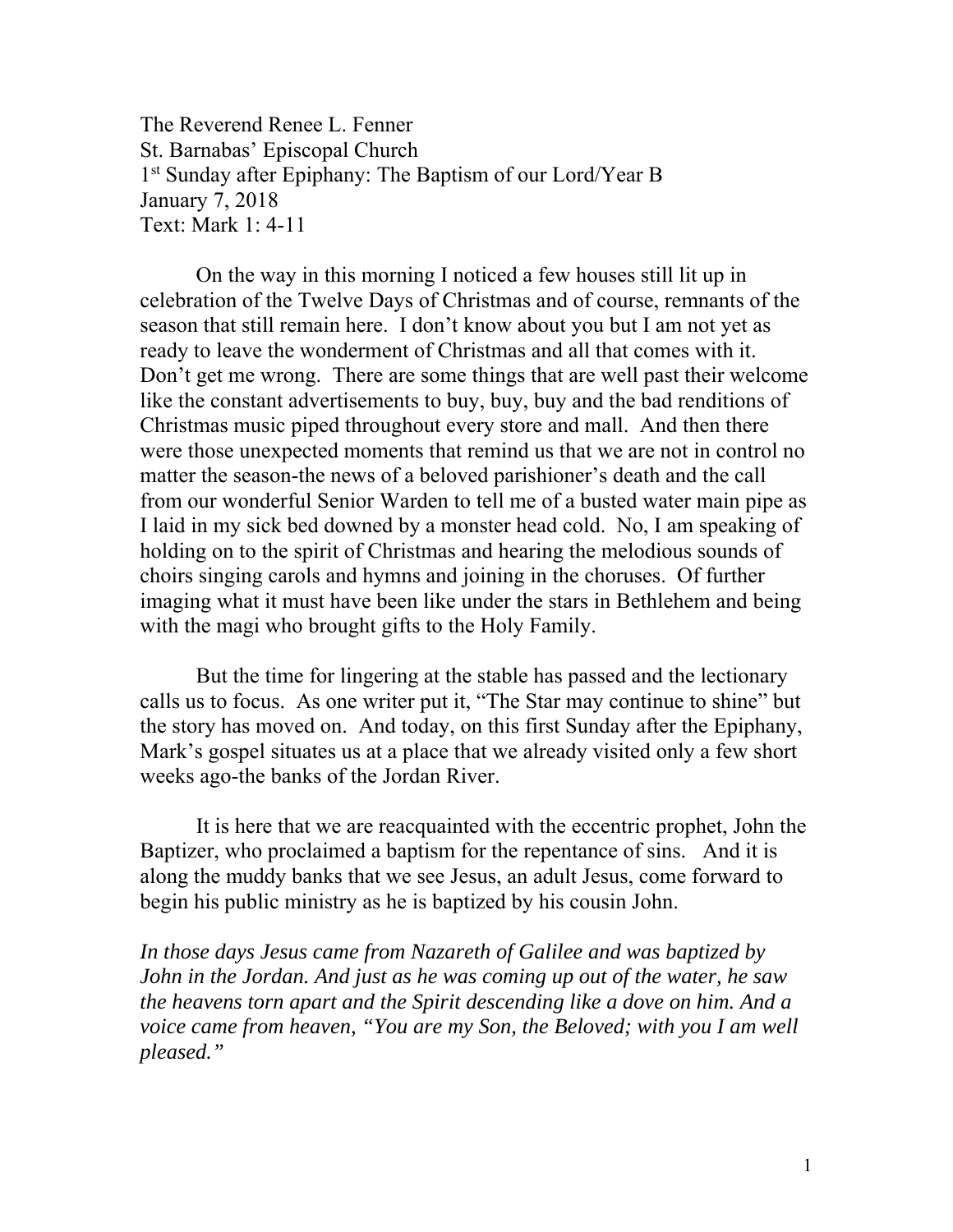The heavens tore apart and a voice was heard from on high. And so it began.

Jesus' trip to the waters of the river and his submergence in it and his breaking forth from the waters was really not about forgiveness of sins. He had no need for a baptism of repentance. Whatever he had known about himself beforehand, he went down into the spirit-filled water as Jesus Bar Joseph, and emerged with a voice thunderously proclaiming him as the Beloved Son of God. Leaving behind his life as a carpenter, Jesus found himself in the wilderness for a time of reflection. And he had the voice of God still echoing the words at his baptism:*"You are my Son, the Beloved; with you I am well pleased."* And with that he came back as a preacher, a healer, a teacher, the Messiah.

 Today we are reminded not only of Jesus' baptism but of our own baptisms as well. There was probably no mud or sand wedged between our toes, no full submersion down into churned waters or a voice that boomed from the heavens but the water we received in baptism is the sign that began new life for each of us.

 Baptism, our catechism tells us, is the sacrament by which we are adopted as God's beloved sons and daughters and made members of Christ's Body, God's Beloved Community, and inheritors of the kingdom of God.

As Christians we celebrate the fact that we too were baptized with power and the Holy Spirit, the same Spirit that moved over the deep at the beginning of creation and the same Spirit that descended on Jesus like a dove. Our receiving of this life giving sacrament isn't simply an insurance policy for salvation but a commitment to a whole new life-style, radically different from that of the world. This doesn't mean that we are above anyone else-we are not greater than anyone-not even the least. But it means that we are marked as Christ's own to continue the work of Jesus in the world. It means that we are to be bearers of the Good News of Jesus Christ. To teach others about God and God's love. To be healers in this world so in need of healing. To be about changing the things we can change with God's help. To invite others to be members of God's Beloved Community. Doing these things and more without hesitation or fear, knowing that we too are God's beloved.